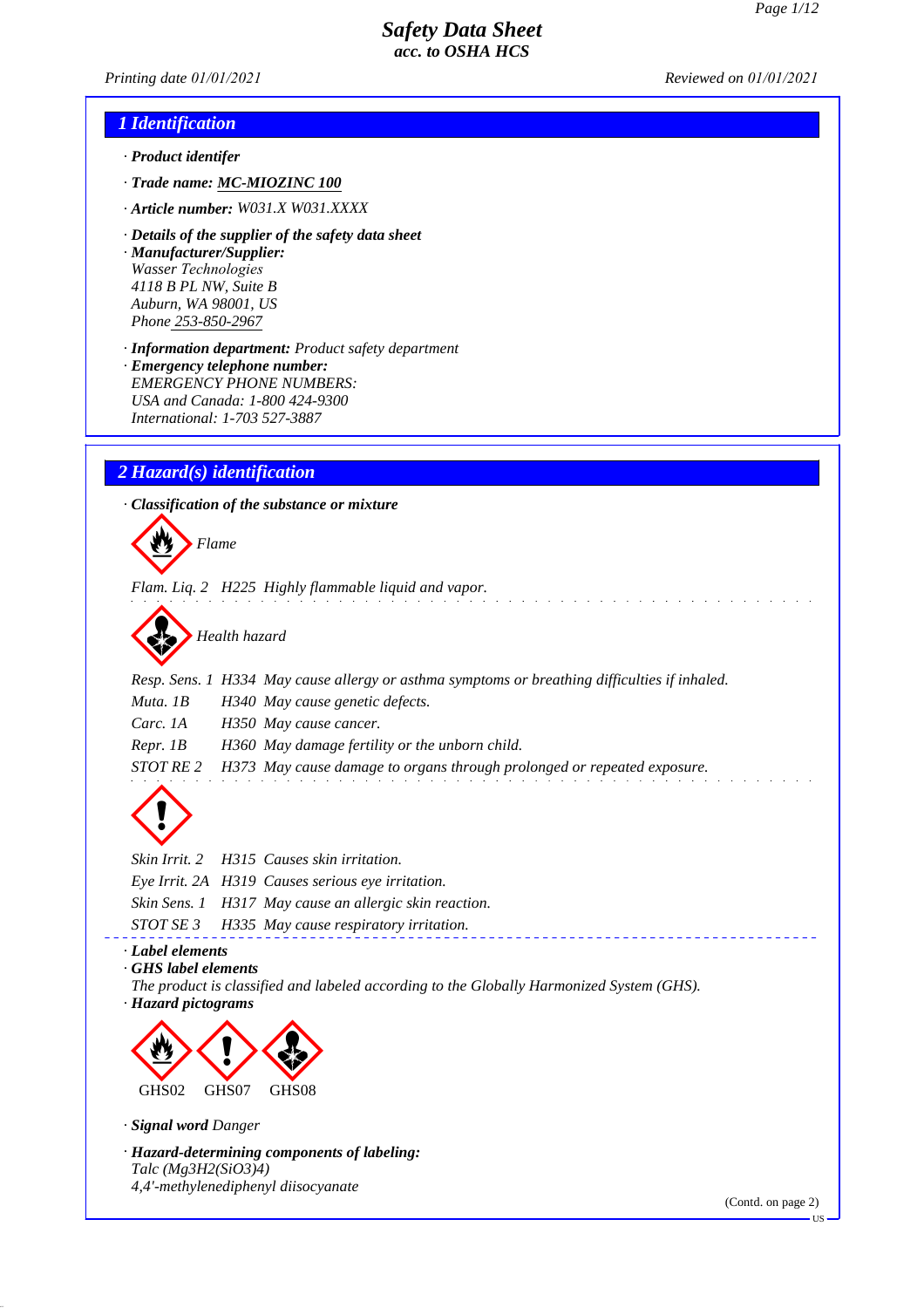*Printing date 01/01/2021 Reviewed on 01/01/2021*

### *Trade name: MC-MIOZINC 100*

|                                    | (Contd. of page 1)                                                                                     |
|------------------------------------|--------------------------------------------------------------------------------------------------------|
|                                    | Solvent naphtha (petroleum), light arom.                                                               |
| Ferric oxide                       |                                                                                                        |
| · Hazard statements                |                                                                                                        |
|                                    | H225 Highly flammable liquid and vapor.                                                                |
| H315 Causes skin irritation.       |                                                                                                        |
|                                    | H319 Causes serious eye irritation.                                                                    |
|                                    | H334 May cause allergy or asthma symptoms or breathing difficulties if inhaled.                        |
|                                    | H317 May cause an allergic skin reaction.                                                              |
|                                    | H340 May cause genetic defects.                                                                        |
| H350 May cause cancer.             |                                                                                                        |
|                                    | H360 May damage fertility or the unborn child.                                                         |
|                                    | H335 May cause respiratory irritation.                                                                 |
|                                    | H373 May cause damage to organs through prolonged or repeated exposure.                                |
| · Precautionary statements         |                                                                                                        |
|                                    | Keep out of reach from children.                                                                       |
| P210                               | Keep away from heat/sparks/open flames/hot surfaces. - No smoking.                                     |
| P241                               | Use explosion-proof electrical/ventilating/lighting/equipment.                                         |
| P <sub>260</sub>                   | Do not breathe dust/fume/gas/mist/vapors/spray.                                                        |
| P <sub>2</sub> 84                  | Wear respiratory protection.                                                                           |
| P280                               | Wear protective gloves / eye protection / face protection.                                             |
| P <sub>280</sub>                   | Wear protective gloves.                                                                                |
| P280                               | Wear eye protection / face protection.                                                                 |
| P <sub>240</sub>                   | Ground/bond container and receiving equipment.                                                         |
| P242                               | Use only non-sparking tools.                                                                           |
| P <sub>243</sub>                   | Take precautionary measures against static discharge.                                                  |
| P <sub>264</sub>                   | Wash thoroughly after handling.                                                                        |
| P <sub>271</sub>                   |                                                                                                        |
|                                    | Use only outdoors or in a well-ventilated area.                                                        |
| P272                               | Contaminated work clothing must not be allowed out of the workplace.                                   |
| P201                               | Obtain special instructions before use.                                                                |
| P <sub>202</sub>                   | Do not handle until all safety precautions have been read and understood.                              |
|                                    | P303+P361+P353 IF ON SKIN (or hair): Remove/Take off immediately all contaminated clothing. Rinse skin |
|                                    | with water/shower.                                                                                     |
|                                    | P305+P351+P338 If in eyes: Rinse cautiously with water for several minutes. Remove contact lenses, if  |
|                                    | present and easy to do. Continue rinsing.                                                              |
| P321                               | Specific treatment (see on this label).                                                                |
| $P342 + P311$                      | If experiencing respiratory symptoms: Call a poison center/doctor.                                     |
| P304+P340                          | IF INHALED: Remove victim to fresh air and keep at rest in a position comfortable for                  |
|                                    | breathing.                                                                                             |
| P312                               | Call a poison center/doctor if you feel unwell.                                                        |
| P363                               | Wash contaminated clothing before reuse.                                                               |
| P308+P313                          | IF exposed or concerned: Get medical advice/attention.                                                 |
| $P333 + P313$                      | If skin irritation or rash occurs: Get medical advice/attention.                                       |
| P337+P313                          | If eye irritation persists: Get medical advice/attention.                                              |
| P314                               | Get medical advice/attention if you feel unwell.                                                       |
| $P370 + P378$                      | In case of fire: Use for extinction: CO2, powder or water spray.                                       |
| $P362 + P364$                      | Take off contaminated clothing and wash it before reuse.                                               |
| P405                               | Store locked up.                                                                                       |
| $P403 + P233$                      | Store in a well-ventilated place. Keep container tightly closed.                                       |
| $P403 + P235$                      | Store in a well-ventilated place. Keep cool.                                                           |
| <i>P501</i>                        | Dispose of contents/container in accordance with local/regional/national/international                 |
|                                    | regulations.                                                                                           |
| · Classification system:           |                                                                                                        |
| $\cdot$ NFPA ratings (scale 0 - 4) |                                                                                                        |
|                                    |                                                                                                        |
|                                    | $Health = 2$                                                                                           |
|                                    | $Fire = 3$                                                                                             |
|                                    | $Reactivity = 0$                                                                                       |
|                                    |                                                                                                        |

(Contd. on page 3) US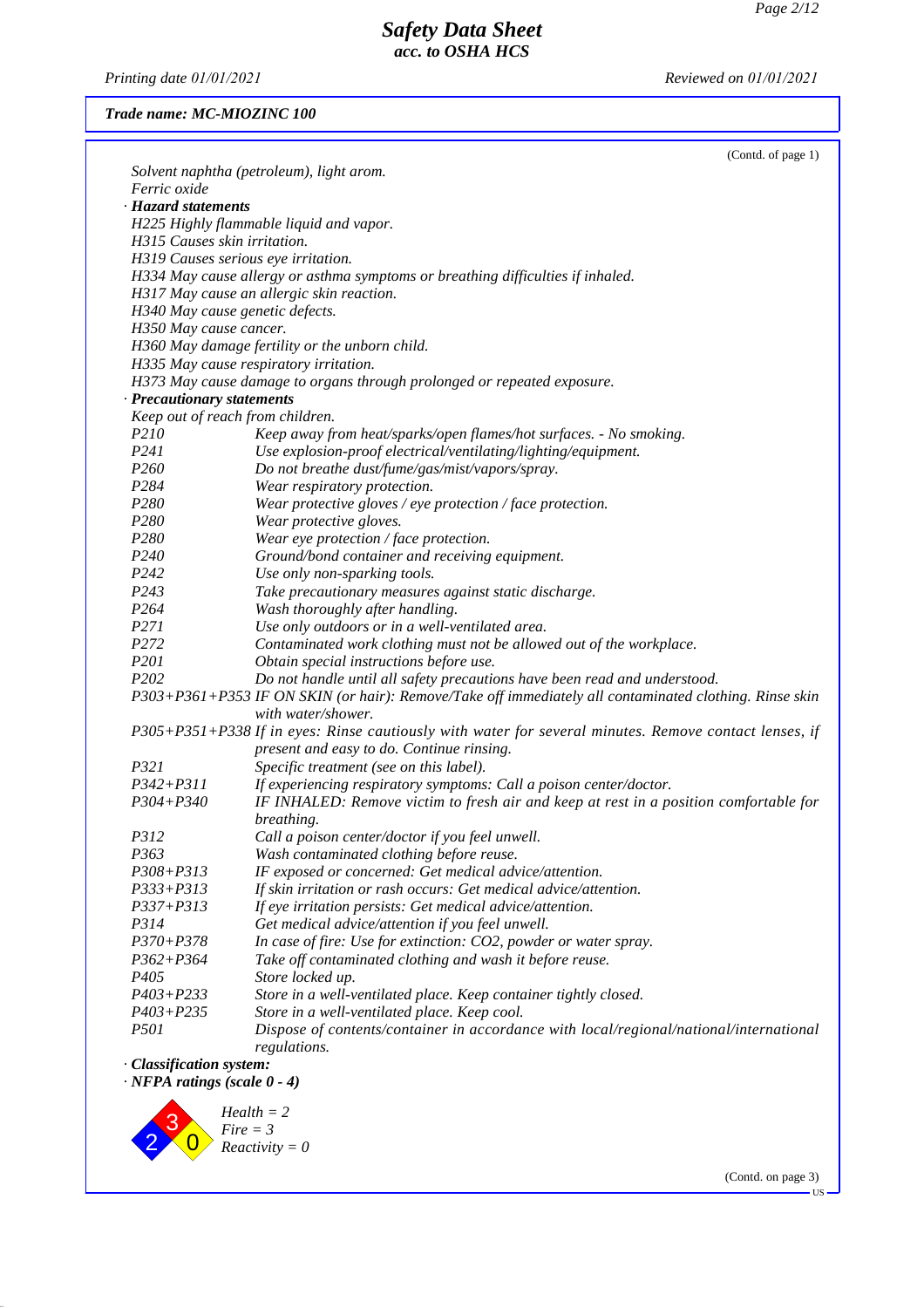*Printing date 01/01/2021 Reviewed on 01/01/2021*

*Trade name: MC-MIOZINC 100*

(Contd. of page 2)

### *· HMIS-ratings (scale 0 - 4)*



### *· Other hazards*

*· Results of PBT and vPvB assessment*

*· PBT: Not applicable.*

*· vPvB: Not applicable.*

# *3 Composition/information on ingredients*

*· Chemical characterization: Mixtures*

*· Description: Mixture of the substances listed below with nonhazardous additions.*

| · Dangerous components:    |                                                                |               |
|----------------------------|----------------------------------------------------------------|---------------|
|                            | 7440-66-6 zinc powder -zinc dust (stabilized)                  | $30 - 60\%$ % |
|                            | $\overline{540-88-5}$ tert-butyl acetate                       | 10-30%%       |
|                            | 1309-37-1 Ferric oxide                                         | $5 - 10\%$ %  |
|                            | $14807 - 96 - 6$ Talc (Mg3H2(SiO3)4)                           | $5 - 10\%$ %  |
|                            | 101-68-8 $\left $ 4,4'-methylenediphenyl diisocyanate          | $1 - 5\%%$    |
|                            | 9016-87-9 diphenylmethanediisocyanate, isomeres and homologues | $1 - 5\%%$    |
|                            | 64742-95-6 Solvent naphtha (petroleum), light arom.            | $1 - 5\%%$    |
| $1314 - 13 - 2$ zinc oxide |                                                                | $1 - 5\%%$    |
|                            | 110-43-0 methyl amyl ketone                                    | $1 - 5\%%$    |
|                            | $64742-82-1$ Naphtha (petroleum), hydrodesulfurized heavy      | $0.1 - 1\%$ % |
|                            | 5873-54-1 $o$ -(p-isocyanatobenzyl)phenyl isocyanate           | $0.1 - 1\%$ % |
|                            | 872-50-4 N-methyl-2-pyrrolidone                                | $0.1 - 1\%$ % |
|                            | 14808-60-7 Quartz (SiO2)                                       | $0.1 - 1\%$ % |

### *4 First-aid measures*

#### *· Description of first aid measures*

- *· After inhalation:*
- *Supply fresh air and to be sure call for a doctor.*
- *In case of unconsciousness place patient stably in side position for transportation.*
- *· After skin contact: Immediately wash with water and soap and rinse thoroughly.*
- *· After eye contact:*
- *Rinse opened eye for several minutes under running water. If symptoms persist, consult a doctor.*
- *· After swallowing: If symptoms persist consult doctor.*
- *· Information for doctor:*
- *· Most important symptoms and effects, both acute and delayed No further relevant information available.*
- *· Indication of any immediate medical attention and special treatment needed*

*No further relevant information available.*

# *5 Fire-fighting measures*

- *· Extinguishing media*
- *· Suitable extinguishing agents: CO2, sand, extinguishing powder. Do not use water.*
- *· For safety reasons unsuitable extinguishing agents: Water with full jet*
- *· Special hazards arising from the substance or mixture No further relevant information available.*

(Contd. on page 4) US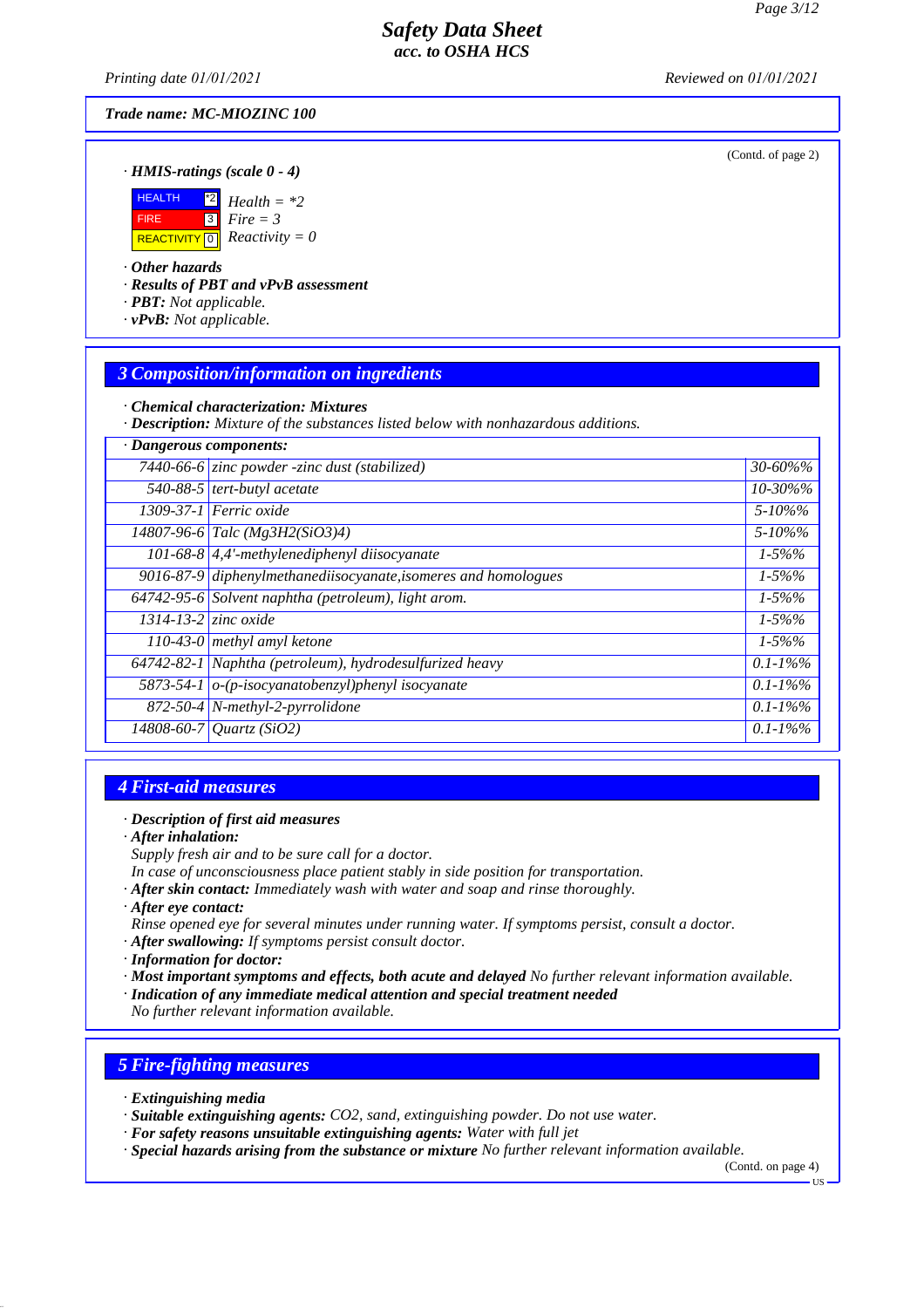(Contd. of page 3)

## *Safety Data Sheet acc. to OSHA HCS*

*Printing date 01/01/2021 Reviewed on 01/01/2021*

*Trade name: MC-MIOZINC 100*

*· Advice for firefighters*

*· Protective equipment: No special measures required.*

### *6 Accidental release measures*

- *· Personal precautions, protective equipment and emergency procedures Wear protective equipment. Keep unprotected persons away.*
- *· Environmental precautions: Do not allow product to reach sewage system or any water course. Inform respective authorities in case of seepage into water course or sewage system. Do not allow to enter sewers/ surface or ground water.*
- *· Methods and material for containment and cleaning up: Absorb with liquid-binding material (sand, diatomite, acid binders, universal binders, sawdust). Dispose contaminated material as waste according to item 13. Ensure adequate ventilation. Do not flush with water or aqueous cleansing agents · Reference to other sections See Section 7 for information on safe handling. See Section 8 for information on personal protection equipment.*
- *See Section 13 for disposal information.*

### *7 Handling and storage*

- *· Handling:*
- *· Precautions for safe handling Ensure good ventilation/exhaustion at the workplace. Open and handle receptacle with care. Prevent formation of aerosols. · Information about protection against explosions and fires:*
- *Keep ignition sources away Do not smoke. Protect against electrostatic charges. Keep respiratory protective device available.*
- *· Conditions for safe storage, including any incompatibilities*
- *· Storage:*
- *· Requirements to be met by storerooms and receptacles: Store in a cool location.*
- *· Information about storage in one common storage facility: Not required.*
- *· Further information about storage conditions: Keep receptacle tightly sealed.*
- *Store in cool, dry conditions in well sealed receptacles.*
- *· Specific end use(s) No further relevant information available.*

## *8 Exposure controls/personal protection*

- *· Additional information about design of technical systems: No further data; see item 7.*
- *· Control parameters*
- *· Components with limit values that require monitoring at the workplace:*

| 540-88-5 tert-butyl acetate |  |  |
|-----------------------------|--|--|
|-----------------------------|--|--|

- *PEL Long-term value: 950 mg/m³, 200 ppm*
- *REL Long-term value: 950 mg/m³, 200 ppm*
- *TLV Long-term value: 950 mg/m³, 200 ppm*

(Contd. on page 5)

US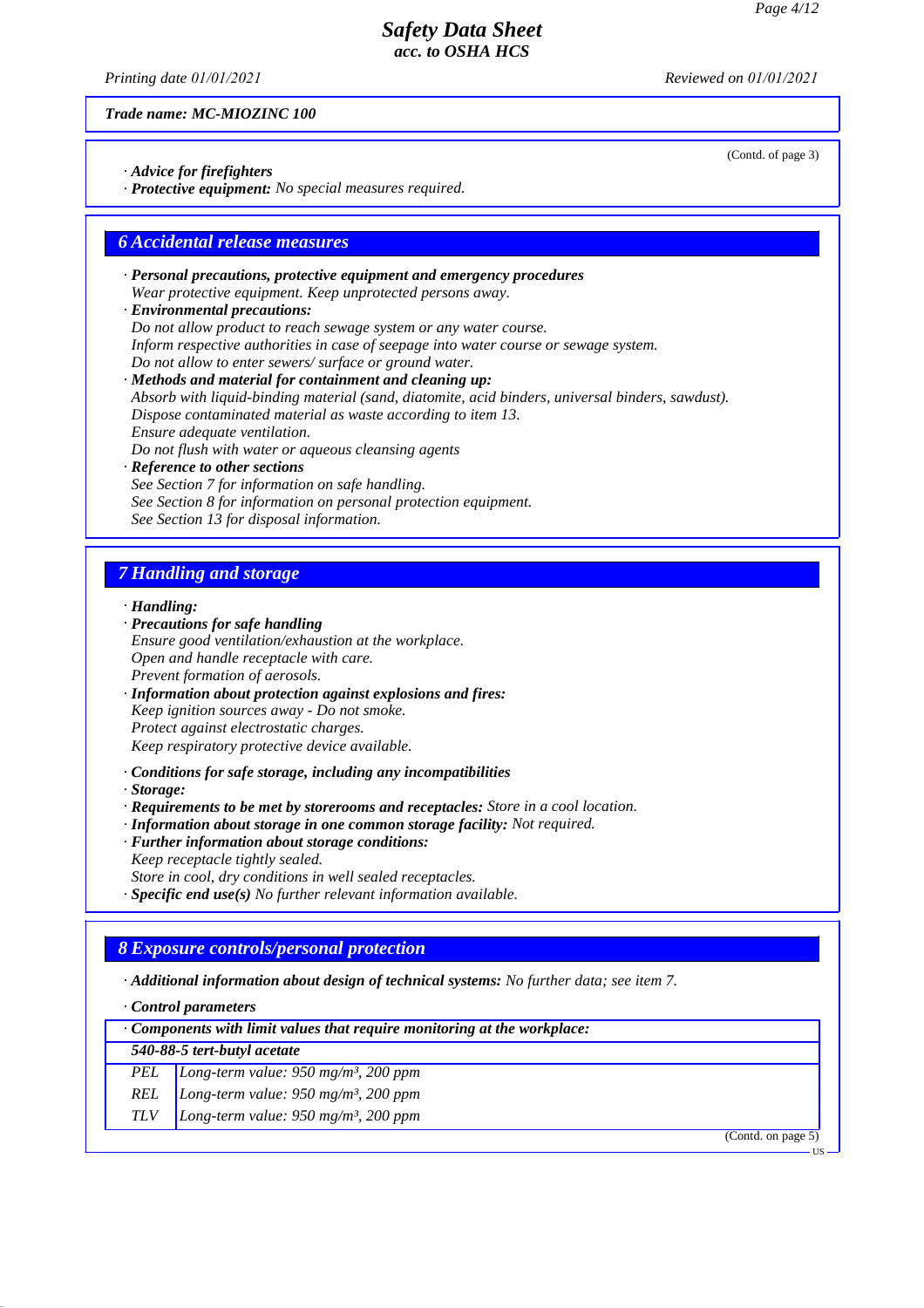*Printing date 01/01/2021 Reviewed on 01/01/2021*

### *Trade name: MC-MIOZINC 100*

|            | (Contd. of page 4)                                                                                                               |
|------------|----------------------------------------------------------------------------------------------------------------------------------|
|            | 101-68-8 4,4'-methylenediphenyl diisocyanate                                                                                     |
| <b>PEL</b> | Ceiling limit value: $0.2 \text{ mg/m}^3$ , $0.02 \text{ ppm}$                                                                   |
| REL        | Long-term value: 0.05 mg/m <sup>3</sup> , 0.005 ppm<br>Ceiling limit value: $0.2*$ mg/m <sup>3</sup> , $0.02*$ ppm<br>$*10$ -min |
| <b>TLV</b> | Long-term value: $0.051$ mg/m <sup>3</sup> , $0.005$ ppm                                                                         |
|            | 110-43-0 methyl amyl ketone                                                                                                      |
| <b>PEL</b> | Long-term value: $465$ mg/m <sup>3</sup> , 100 ppm                                                                               |
| <b>REL</b> | Long-term value: $465$ mg/m <sup>3</sup> , 100 ppm                                                                               |
| <b>TLV</b> | Long-term value: $233 \text{ mg/m}^3$ , 50 ppm                                                                                   |
|            | 872-50-4 N-methyl-2-pyrrolidone                                                                                                  |
|            | WEEL Long-term value: 10 ppm<br>Skin                                                                                             |
|            | · Ingredients with biological limit values:                                                                                      |
|            | 872-50-4 N-methyl-2-pyrrolidone                                                                                                  |
|            | BEI $100$ mg/L                                                                                                                   |
|            | Medium: urine                                                                                                                    |
|            | Time: end of shift                                                                                                               |
|            | Parameter: 5-Hydroxy-N-methyl-2-pyrrolidone                                                                                      |
|            | $\cdot$ <b>Additional information:</b> The lists that were valid during the creation were used as basis.                         |

*· Exposure controls*

*· Personal protective equipment:*

*· General protective and hygienic measures: Keep away from foodstuffs, beverages and feed. Immediately remove all soiled and contaminated clothing. Wash hands before breaks and at the end of work. Store protective clothing separately. Avoid contact with the eyes and skin.*

#### *· Breathing equipment:*

*During mixing, handling and application: Splash goggles. Full protective clothing. Gloves (impervious). Wear suitable respiratory equipment. When air concentrations are not known (or above the TLV), an airsupplied respirator is required. Refer to OSHA Respiratory Protection Standard (29 CFR 1910.134).In presence of air movement, air-purifying (cartridge type) respirators are not the best protection but can be used, if you replaced them frequently. Change cartridges after 8h max or less due to their low warning properties. When in a confined space wear MSHA/NIOSH approved self-contained breathing apparatus or equivalent and full protective gear.*

*· Protection of hands:*



**Protective gloves** 

*The glove material has to be impermeable and resistant to the product/ the substance/ the preparation. Due to missing tests no recommendation to the glove material can be given for the product/ the preparation/ the chemical mixture.*

*Selection of the glove material on consideration of the penetration times, rates of diffusion and the degradation*

*· Material of gloves*

*The selection of the suitable gloves does not only depend on the material, but also on further marks of quality and varies from manufacturer to manufacturer. As the product is a preparation of several substances, the resistance of the glove material can not be calculated in advance and has therefore to be checked prior to the application.*

*· Penetration time of glove material*

*The exact break through time has to be found out by the manufacturer of the protective gloves and has to be observed.*

(Contd. on page 6)

US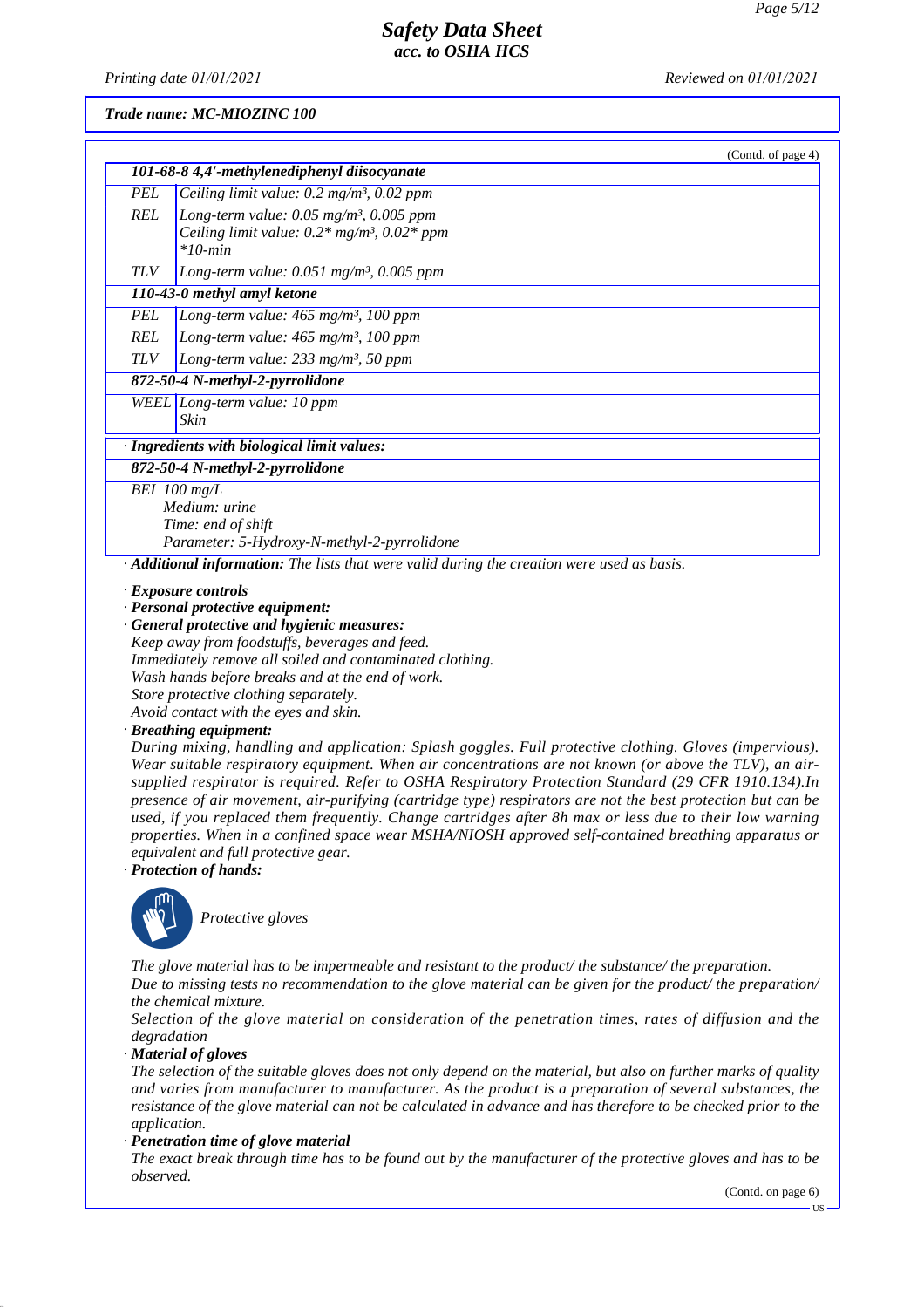(Contd. of page 5)

# *Safety Data Sheet acc. to OSHA HCS*

*Printing date 01/01/2021 Reviewed on 01/01/2021*

*Trade name: MC-MIOZINC 100*

*· Eye protection:*



`R*Tightly sealed goggles*

# *9 Physical and chemical properties*

| · Information on basic physical and chemical properties<br><b>General Information</b> |                                                                                               |
|---------------------------------------------------------------------------------------|-----------------------------------------------------------------------------------------------|
| $\cdot$ Appearance:                                                                   |                                                                                               |
| Form:                                                                                 | Fluid                                                                                         |
| Color:                                                                                | Various colors                                                                                |
| $\cdot$ Odor:                                                                         | Aromatic                                                                                      |
| · Odour threshold:                                                                    | Not determined.                                                                               |
| $\cdot$ pH-value:                                                                     | Not determined.                                                                               |
| Change in condition                                                                   |                                                                                               |
| <b>Melting point/Melting range:</b>                                                   | Undetermined.                                                                                 |
| <b>Boiling point/Boiling range:</b>                                                   | 97 °C (207 °F)                                                                                |
| · Flash point:                                                                        | 15 °C(59 °F)                                                                                  |
| · Flammability (solid, gaseous):                                                      | Not applicable.                                                                               |
| · Ignition temperature:                                                               |                                                                                               |
| <b>Decomposition temperature:</b>                                                     | Not determined.                                                                               |
| · Auto igniting:                                                                      | Product is not selfigniting.                                                                  |
| · Danger of explosion:                                                                | Product is not explosive. However, formation of explosive air/vapor<br>mixtures are possible. |
| · Explosion limits:                                                                   |                                                                                               |
| Lower:                                                                                | Not determined.                                                                               |
| <b>Upper:</b>                                                                         | Not determined.                                                                               |
| $\cdot$ Vapor pressure at 20 $\cdot$ C (68 $\cdot$ F):                                | $41$ hPa $(31$ mm Hg)                                                                         |
| $\cdot$ Density at 20 $\cdot$ C (68 $\cdot$ F):                                       | 2.27-2.46 g/cm <sup>3</sup> (18.943-20.529 lbs/gal)                                           |
| · Relative density                                                                    | Not determined.                                                                               |
| · Vapour density                                                                      | Not determined.                                                                               |
| $\cdot$ Evaporation rate                                                              | Not determined.                                                                               |
| · Solubility in / Miscibility with                                                    |                                                                                               |
| Water:                                                                                | Not miscible or difficult to mix.                                                             |
| · Partition coefficient (n-octanol/water): Not determined.                            |                                                                                               |
| · Viscosity:                                                                          |                                                                                               |
| Dynamic:                                                                              | Not determined.                                                                               |
| Kinematic:                                                                            | Not determined.                                                                               |
| · Solvent content:                                                                    |                                                                                               |
| <b>Solids content:</b>                                                                | 84-88 %                                                                                       |
| $·$ Other information                                                                 | No further relevant information available.                                                    |
|                                                                                       | <b>US</b>                                                                                     |

(Contd. on page 7)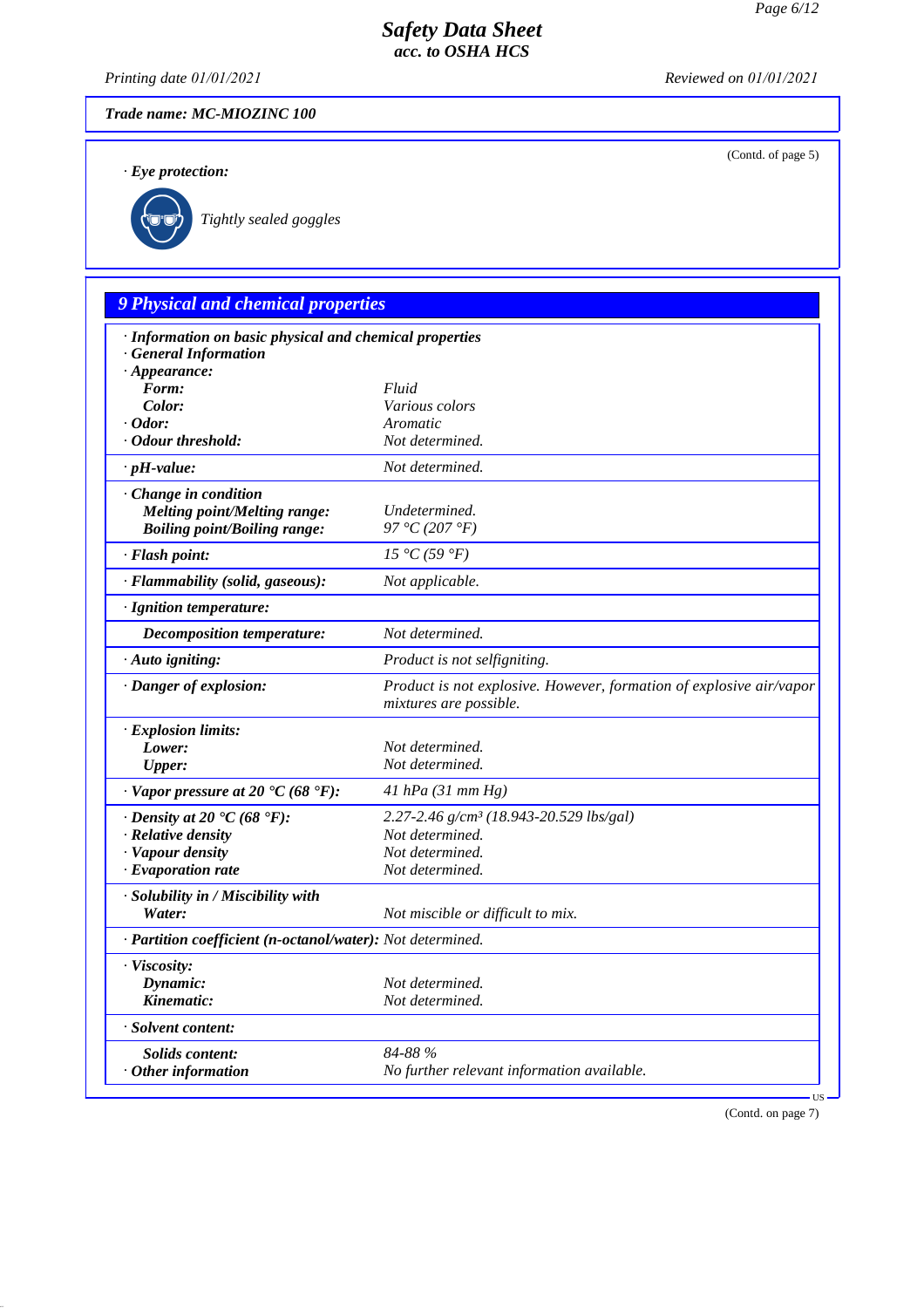*Printing date 01/01/2021 Reviewed on 01/01/2021*

*Trade name: MC-MIOZINC 100*

(Contd. of page 6)

US

### *10 Stability and reactivity*

- *· Reactivity*
- *· Chemical stability*
- *· Thermal decomposition / conditions to be avoided: No decomposition if used according to specifications.*
- *· Possibility of hazardous reactions No dangerous reactions known.*
- *· Conditions to avoid No further relevant information available.*
- *· Incompatible materials: No further relevant information available.*
- *· Hazardous decomposition products: No dangerous decomposition products known.*

### *11 Toxicological information*

- *· Information on toxicological effects*
- *· Acute toxicity:*

|  |  | $\cdot$ LD/LC50 values that are relevant for classification: |
|--|--|--------------------------------------------------------------|
|  |  |                                                              |

*1309-37-1 Ferric oxide*

*Oral LD50 >5000 mg/kg (rat)*

*101-68-8 4,4'-methylenediphenyl diisocyanate Oral LD50 2200 mg/kg (mouse)*

# *64742-95-6 Solvent naphtha (petroleum), light arom.*

| Oral   | LD50 | $\left  > 6800 \frac{\text{mg}}{\text{kg}} \right( \text{rat} \right)$           |
|--------|------|----------------------------------------------------------------------------------|
| Dermal | LD50 | $\vert$ > 3400 mg/kg (rab)                                                       |
|        |      | $L_{\text{th}}$ algebra $LCSO(4L) \times 10.2 \text{ m} \times 1 \text{ (stat)}$ |

# *Inhalative LC50/4 h >10.2 mg/l (rat)*

- *1314-13-2 zinc oxide*
- *Oral LD50 > 5000 mg/kg (rat)*
- *· Primary irritant effect:*
- *· on the skin: Irritant to skin and mucous membranes.*
- *· on the eye: Irritating effect.*
- *· Sensitization:*

*Sensitization possible through inhalation.*

*Sensitization possible through skin contact.*

*· Additional toxicological information:*

*The product shows the following dangers according to internally approved calculation methods for preparations:*

*Harmful*

- *Irritant*
- *Carcinogenic.*

*The product can cause inheritable damage.*

*· Carcinogenic categories*

| · IARC (International Agency for Research on Cancer)           |                   |   |
|----------------------------------------------------------------|-------------------|---|
| 1309-37-1 Ferric oxide                                         | $\mathfrak{Z}$    |   |
| $14807 - 96 - 6$ Talc (Mg3H2(SiO3)4)                           | 2B                |   |
| 101-68-8 4,4'-methylenediphenyl diisocyanate                   | 3                 |   |
| 9016-87-9 diphenylmethanediisocyanate, isomeres and homologues | 3                 |   |
| 14808-60-7 Quartz (SiO2)                                       |                   |   |
| 111-76-2 2-butoxyethanol                                       | 3                 |   |
| $1333-86-4$ Carbon black                                       | 2B                |   |
| · NTP (National Toxicology Program)                            |                   |   |
| 14808-60-7 Quartz (SiO2)                                       |                   | K |
|                                                                | (Cond. on page 8) |   |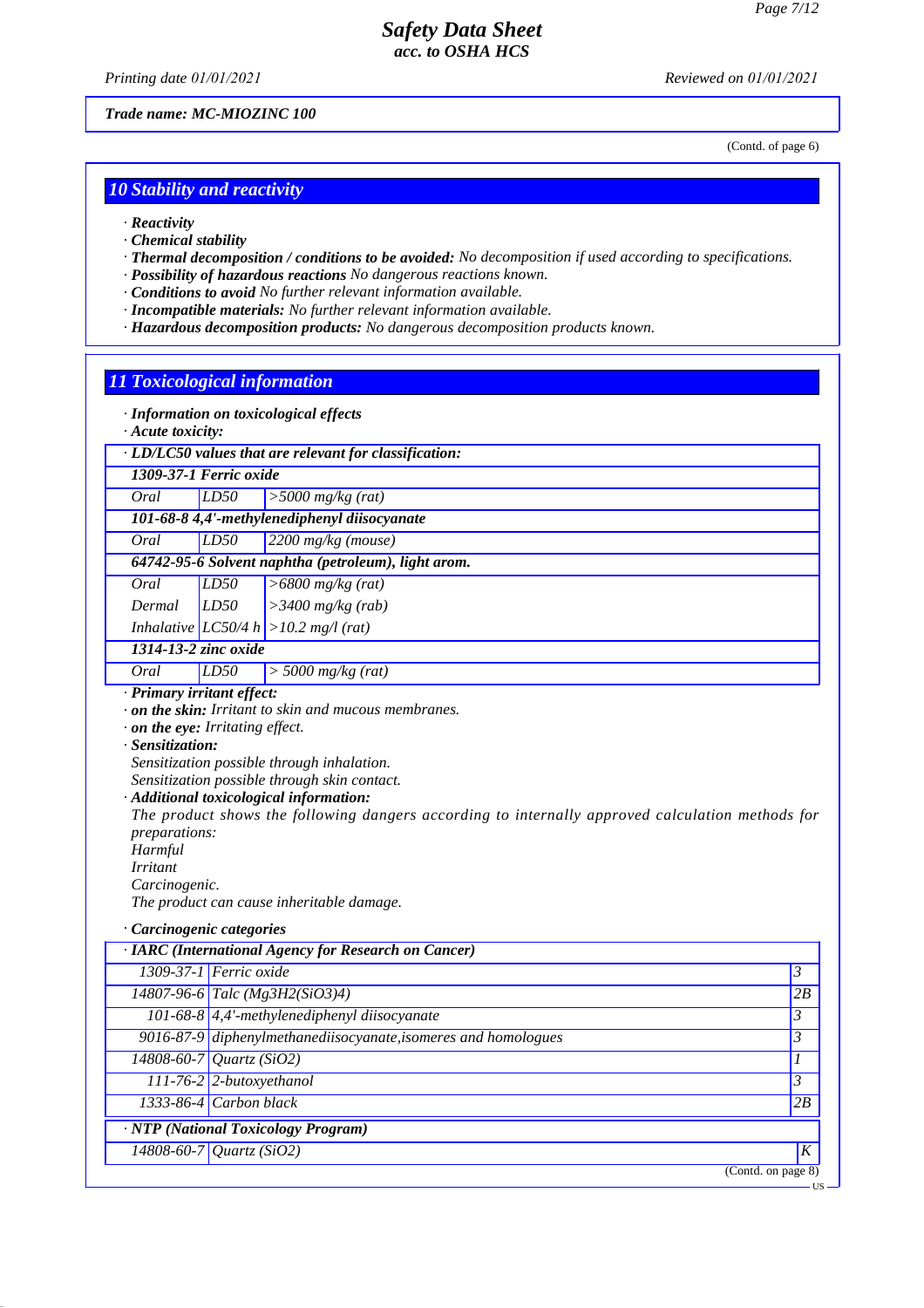*Printing date 01/01/2021 Reviewed on 01/01/2021*

*Trade name: MC-MIOZINC 100*

(Contd. of page 7)

### *· OSHA-Ca (Occupational Safety & Health Administration)*

*None of the ingredients is listed.*

### *12 Ecological information*

*· Toxicity*

- *· Aquatic toxicity: No further relevant information available.*
- *· Persistence and degradability No further relevant information available.*
- *· Behavior in environmental systems:*
- *· Bioaccumulative potential No further relevant information available.*
- *· Mobility in soil No further relevant information available.*
- *· Ecotoxical effects:*
- *· Remark: Very toxic for fish*
- *· Additional ecological information:*
- *· General notes:*
- *Water hazard class 3 (Self-assessment): extremely hazardous for water*
- *Do not allow product to reach ground water, water course or sewage system, even in small quantities. Danger to drinking water if even extremely small quantities leak into the ground.*
- *Also poisonous for fish and plankton in water bodies.*
- *Very toxic for aquatic organisms*
- *· Results of PBT and vPvB assessment*
- *· PBT: Not applicable.*
- *· vPvB: Not applicable.*
- *· Other adverse effects No further relevant information available.*

### *13 Disposal considerations*

*· Waste treatment methods*

- *· Recommendation: Must not be disposed of together with household garbage. Do not allow product to reach sewage system.*
- *· Uncleaned packagings:*
- *· Recommendation: Disposal must be made according to official regulations.*

# *14 Transport information · UN-Number · DOT, ADR, IMDG, IATA UN1263 · UN proper shipping name · DOT Paint · ADR 1263 Paint, ENVIRONMENTALLY HAZARDOUS · IMDG PAINT (zinc powder -zinc dust (stabilized), zinc oxide), MARINE POLLUTANT · IATA PAINT · Transport hazard class(es) · DOT* PLANMARIE LIQUID *· Class 3 Flammable liquids* (Contd. on page 9) US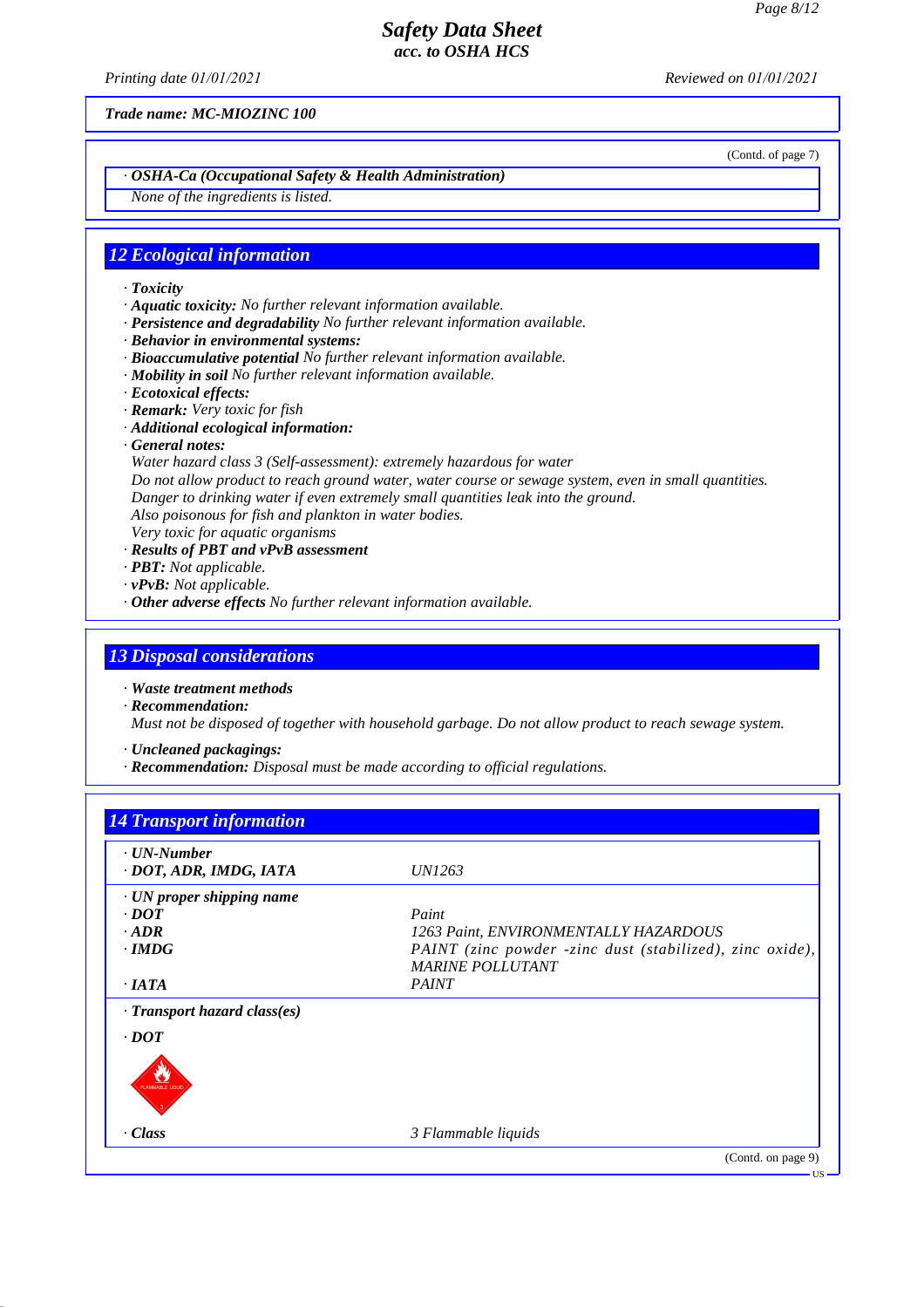*Printing date 01/01/2021 Reviewed on 01/01/2021*

*Trade name: MC-MIOZINC 100*

|                                                                                     | (Contd. of page 8)                                                                                  |
|-------------------------------------------------------------------------------------|-----------------------------------------------------------------------------------------------------|
| · Label                                                                             | 3                                                                                                   |
| $\cdot$ ADR, IMDG                                                                   |                                                                                                     |
|                                                                                     |                                                                                                     |
| $\cdot$ Class<br>· Label                                                            | 3 Flammable liquids<br>3<br>.                                                                       |
| $\cdot$ IATA                                                                        |                                                                                                     |
|                                                                                     |                                                                                                     |
| $\cdot$ Class                                                                       | 3 Flammable liquids                                                                                 |
| $\cdot$ <i>Label</i>                                                                | 3                                                                                                   |
| · Packing group<br>· DOT, ADR, IMDG, IATA                                           | I                                                                                                   |
| · Environmental hazards:                                                            | Product contains environmentally hazardous substances: zinc<br>powder -zinc dust (stabilized)       |
| · Marine pollutant:                                                                 | Yes                                                                                                 |
| · Special marking (ADR):                                                            | Symbol (fish and tree)<br>Symbol (fish and tree)                                                    |
| · Special precautions for user                                                      | Warning: Flammable liquids                                                                          |
| · Danger code (Kemler):                                                             | 33                                                                                                  |
| · EMS Number:                                                                       | $F-E,S-E$                                                                                           |
| · Transport in bulk according to Annex II of<br><b>MARPOL73/78 and the IBC Code</b> | Not applicable.                                                                                     |
| · Transport/Additional information:                                                 |                                                                                                     |
| $\cdot$ DOT                                                                         |                                                                                                     |
| · Quantity limitations                                                              | On passenger aircraft/rail: 5 L                                                                     |
|                                                                                     | On cargo aircraft only: 60 L                                                                        |
| $\cdot$ ADR                                                                         |                                                                                                     |
| $\cdot$ Excepted quantities (EQ)                                                    | Code: E2                                                                                            |
|                                                                                     | Maximum net quantity per inner packaging: 30 ml<br>Maximum net quantity per outer packaging: 500 ml |
| $\cdot$ IMDG                                                                        |                                                                                                     |
| $\cdot$ Limited quantities (LQ)                                                     | $_{1L}$                                                                                             |
| $\cdot$ Excepted quantities (EQ)                                                    | Code: E2                                                                                            |
|                                                                                     | Maximum net quantity per inner packaging: 30 ml                                                     |
|                                                                                     | Maximum net quantity per outer packaging: 500 ml                                                    |
| · UN "Model Regulation":                                                            | UN1263, Paint, ENVIRONMENTALLY HAZARDOUS, 3, II                                                     |

# *15 Regulatory information*

*· Safety, health and environmental regulations/legislation specific for the substance or mixture · Sara*

*· Section 355 (extremely hazardous substances):*

*None of the ingredients is listed.*

(Contd. on page 10)

US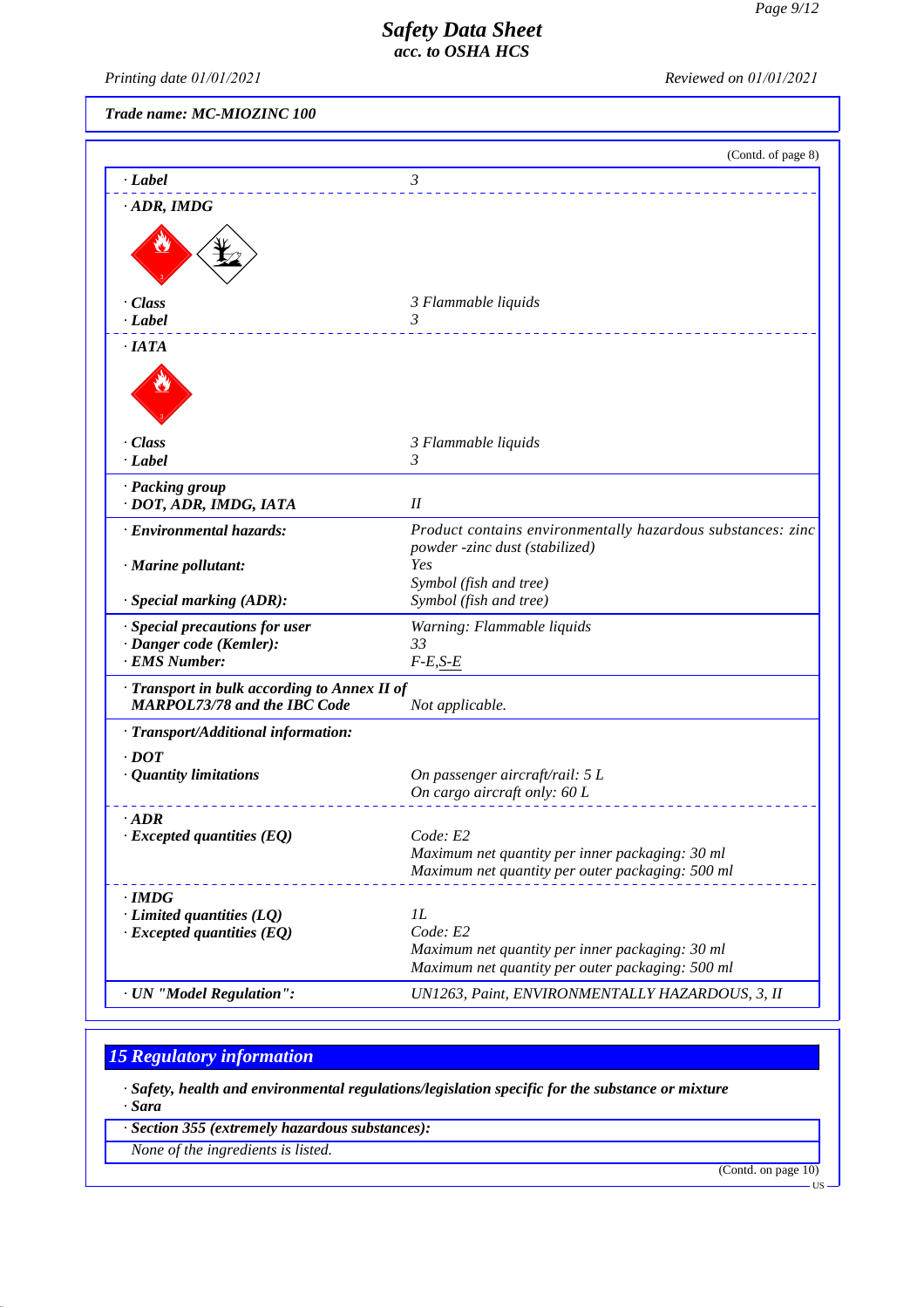*Printing date 01/01/2021 Reviewed on 01/01/2021*

*Trade name: MC-MIOZINC 100*

|                                                                    | (Contd. of page 9) |
|--------------------------------------------------------------------|--------------------|
| · Section 313 (Specific toxic chemical listings):                  |                    |
| 101-68-8 4,4'-methylenediphenyl diisocyanate                       |                    |
| 9016-87-9 diphenylmethanediisocyanate, isomeres and homologues     |                    |
| $1314 - 13 - 2$ zinc oxide                                         |                    |
| 872-50-4 N-methyl-2-pyrrolidone                                    |                    |
| $111-76-2$ 2-butoxyethanol                                         |                    |
| · TSCA (Toxic Substances Control Act):                             |                    |
| tert-butyl acetate                                                 |                    |
| Ferric oxide                                                       |                    |
| Talc $(Mg3H2(SiO3)4)$                                              |                    |
| 4,4'-methylenediphenyl diisocyanate                                |                    |
| diphenylmethanediisocyanate, isomeres and homologues               |                    |
| Solvent naphtha (petroleum), light arom.                           |                    |
| zinc oxide                                                         |                    |
| methyl amyl ketone                                                 |                    |
| $\cdot$ Proposition 65                                             |                    |
| Chemicals known to cause cancer:                                   |                    |
| 14808-60-7 Quartz (SiO2)                                           |                    |
| $1333-86-4$ Carbon black                                           |                    |
| · Chemicals known to cause reproductive toxicity for females:      |                    |
| None of the ingredients is listed.                                 |                    |
| · Chemicals known to cause reproductive toxicity for males:        |                    |
| None of the ingredients is listed.                                 |                    |
| · Chemicals known to cause developmental toxicity:                 |                    |
| 872-50-4 N-methyl-2-pyrrolidone                                    |                    |
| · Carcinogenic categories                                          |                    |
| <b>EPA</b> (Environmental Protection Agency)                       |                    |
| 7440-66-6 zinc powder -zinc dust (stabilized)                      | Н                  |
| 101-68-8 4,4'-methylenediphenyl diisocyanate                       | $D,$ $CBD$         |
| 9016-87-9 diphenylmethanediisocyanate, isomeres and homologues     | $\overline{CBD}$   |
| $1314 - 13 - 2$ zinc oxide                                         | D, I, II           |
| $111-76-2$ 2-butoxyethanol                                         | $\overline{NL}$    |
| · TLV (Threshold Limit Value established by ACGIH)                 |                    |
| Ferric oxide                                                       | A4                 |
|                                                                    | A4                 |
| Talc (Mg3H2(SiO3)4)                                                |                    |
| Quartz(SiO2)                                                       |                    |
| · NIOSH-Ca (National Institute for Occupational Safety and Health) |                    |
| 14808-60-7 Quartz (SiO2)                                           | A2                 |

*· Hazard pictograms*



(Contd. on page 11)

US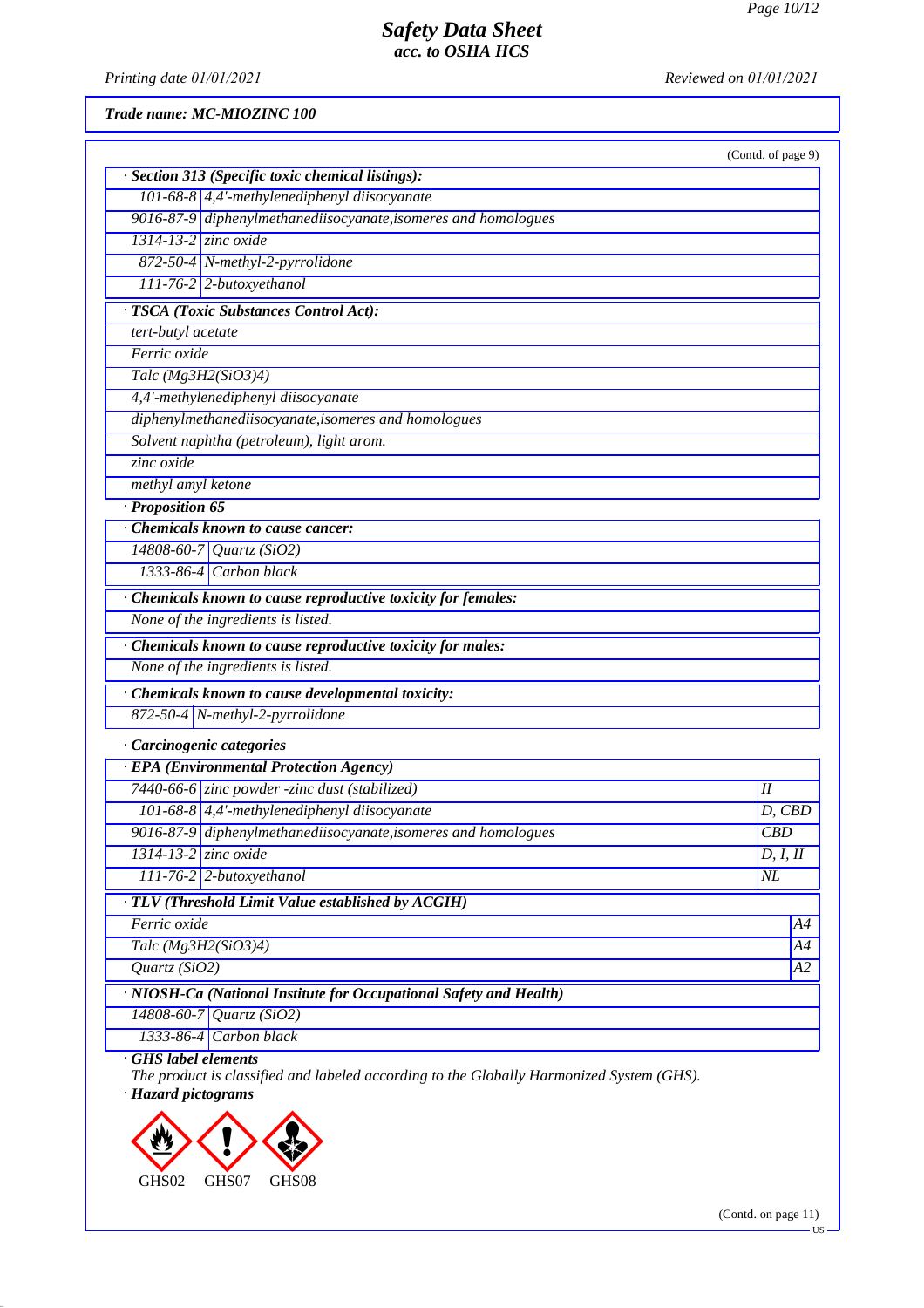$\overline{u}$ 

# *Safety Data Sheet acc. to OSHA HCS*

*Printing date 01/01/2021 Reviewed on 01/01/2021*

### *Trade name: MC-MIOZINC 100*

| · Signal word Danger         | (Contd. of page 10)                                                                                    |
|------------------------------|--------------------------------------------------------------------------------------------------------|
|                              | · Hazard-determining components of labeling:                                                           |
| Talc $(Mg3H2(SiO3)4)$        |                                                                                                        |
|                              | 4,4'-methylenediphenyl diisocyanate                                                                    |
|                              | Solvent naphtha (petroleum), light arom.                                                               |
| Ferric oxide                 |                                                                                                        |
| · Hazard statements          |                                                                                                        |
|                              | H225 Highly flammable liquid and vapor.                                                                |
| H315 Causes skin irritation. |                                                                                                        |
|                              | H319 Causes serious eye irritation.                                                                    |
|                              | H334 May cause allergy or asthma symptoms or breathing difficulties if inhaled.                        |
|                              | H317 May cause an allergic skin reaction.                                                              |
|                              | H340 May cause genetic defects.                                                                        |
| H350 May cause cancer.       |                                                                                                        |
|                              | H360 May damage fertility or the unborn child.                                                         |
|                              | H335 May cause respiratory irritation.                                                                 |
|                              | H373 May cause damage to organs through prolonged or repeated exposure.                                |
| · Precautionary statements   |                                                                                                        |
| P210                         | Keep away from heat/sparks/open flames/hot surfaces. - No smoking.                                     |
| P241                         | Use explosion-proof electrical/ventilating/lighting/equipment.                                         |
| P <sub>260</sub>             | Do not breathe dust/fume/gas/mist/vapors/spray.                                                        |
| P <sub>2</sub> 84            | Wear respiratory protection.                                                                           |
| P280                         | Wear protective gloves / eye protection / face protection.                                             |
| P <sub>280</sub>             | Wear protective gloves.                                                                                |
| P <sub>280</sub>             | Wear eye protection / face protection.                                                                 |
| P <sub>240</sub>             | Ground/bond container and receiving equipment.                                                         |
| P242                         | Use only non-sparking tools.                                                                           |
| P <sub>243</sub>             | Take precautionary measures against static discharge.                                                  |
| P <sub>264</sub>             | Wash thoroughly after handling.                                                                        |
| P <sub>271</sub>             | Use only outdoors or in a well-ventilated area.                                                        |
| P272                         | Contaminated work clothing must not be allowed out of the workplace.                                   |
| P <sub>201</sub>             | Obtain special instructions before use.                                                                |
| P <sub>202</sub>             | Do not handle until all safety precautions have been read and understood.                              |
|                              | P303+P361+P353 IF ON SKIN (or hair): Remove/Take off immediately all contaminated clothing. Rinse skin |
|                              | with water/shower.                                                                                     |
|                              | P305+P351+P338 If in eyes: Rinse cautiously with water for several minutes. Remove contact lenses, if  |
|                              | present and easy to do. Continue rinsing.                                                              |
| P321                         | Specific treatment (see on this label).                                                                |
| <i>P342+P311</i>             | If experiencing respiratory symptoms: Call a poison center/doctor.                                     |
| $P304 + P340$                | IF INHALED: Remove victim to fresh air and keep at rest in a position comfortable for                  |
|                              | breathing.                                                                                             |
| P312                         | Call a poison center/doctor if you feel unwell.                                                        |
| P363                         | Wash contaminated clothing before reuse.                                                               |
| $P308 + P313$                | IF exposed or concerned: Get medical advice/attention.                                                 |
| $P333 + P313$                | If skin irritation or rash occurs: Get medical advice/attention.                                       |
| $P337 + P313$                | If eye irritation persists: Get medical advice/attention.                                              |
| P314                         | Get medical advice/attention if you feel unwell.                                                       |
| $P370 + P378$                | In case of fire: Use for extinction: CO2, powder or water spray.                                       |
| $P362 + P364$                | Take off contaminated clothing and wash it before reuse.                                               |
| P <sub>405</sub>             | Store locked up.                                                                                       |
| $P403 + P233$                | Store in a well-ventilated place. Keep container tightly closed.                                       |
| $P403 + P235$                | Store in a well-ventilated place. Keep cool.                                                           |
| <i>P501</i>                  | Dispose of contents/container in accordance with local/regional/national/international                 |
|                              | regulations.                                                                                           |
|                              | (Contd. on page 12)                                                                                    |